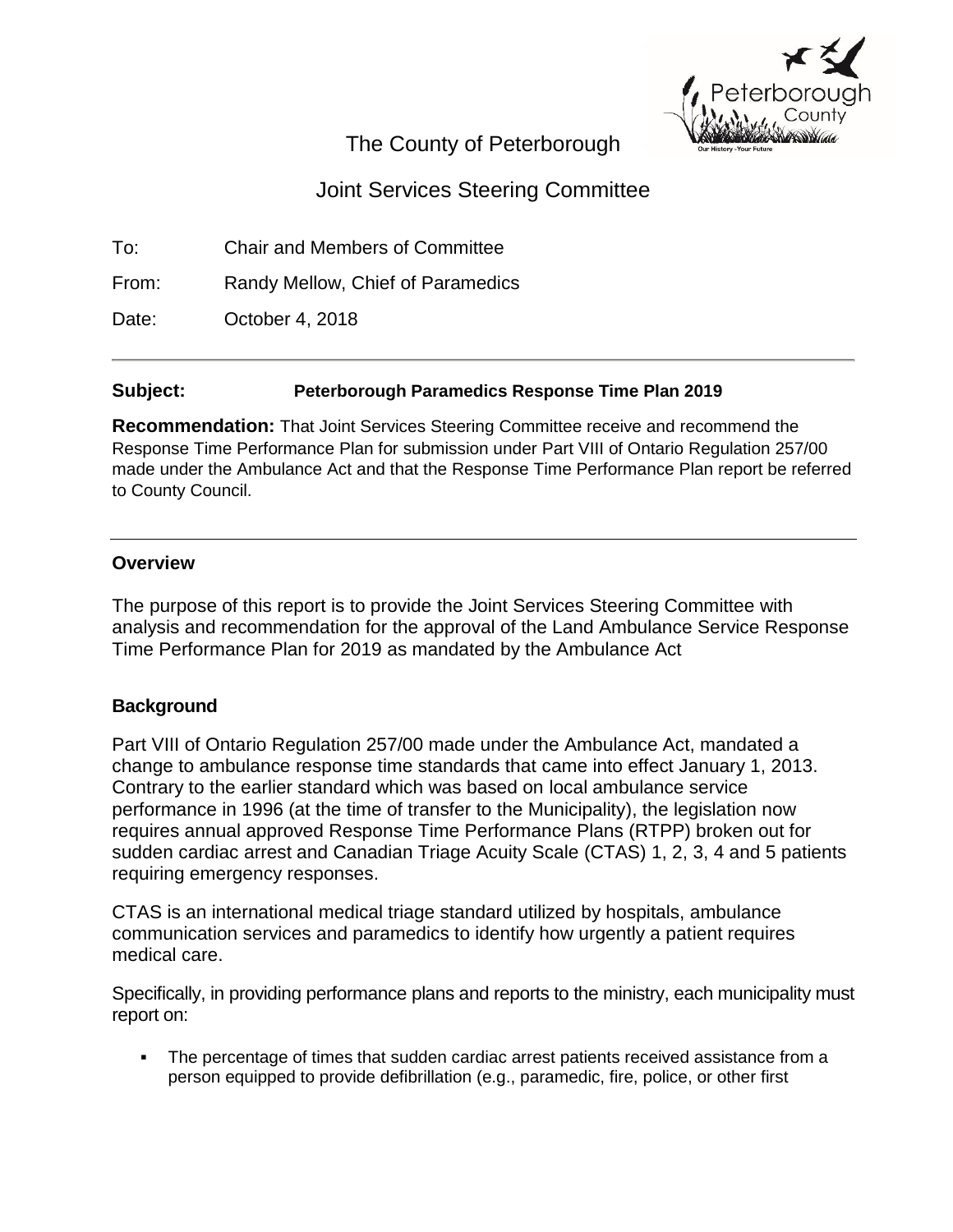responder) **within six minutes from the notification of a call by an ambulance communication service**.

- The percentage of times that an ambulance crew has arrived on-scene to provide ambulance services to sudden cardiac arrest patients or other patients categorized as CTAS 1 **within eight minutes of the time notice is received respecting such services**.
- The percentage of times that a paramedic arrived at the location of a patient determined to be CTAS 2, 3, 4, 5 within a period of time **determined appropriate by the municipality**.

All municipal RTPPs are posted on the Ministry of Health and Long Term Care public website (www.health.gov.on.ca/english/public/program/ehs/land/responsetime.html), and are to be accompanied by performance results for the previous year.

Municipalities may adjust individual performance plans at will, subject to timely notification of the Ministry. Annually, and no later than October 31st, municipalities are required to notify the Ministry of their Response Time Performance Plans for the upcoming calendar year.

## **Analysis**

The number one priority of Peterborough County/City Paramedic Service (PCCP) is to provide the best possible prehospital clinical care to the residents and visitors of Peterborough County and City and to do so in the most effective and efficient method possible. In order to achieve this, PCCP administration continually analyses paramedic service call volumes, response times and patient outcomes.

With respect to the RTPP, PCCP focusses particularly on response time data in relation to the targets set out within the plan. A summary of this data is provided in Table 1 below. Based on a review of performance targets and achievements, PCCP Administration has maintained the response time targets set out within the plan while implementing several deployment adjustments over the past several years in an effort to consistently meet those targets. These deployment strategies include:

- Addition of Paramedic Response Unit (PRU) 2016
- Allocating existing ambulance staffing to the west side Clonsilla Station

The result of this deployment strategy, as demonstrated in Table 1 below initially resulted in significantly improving response times on the highest acuity level responses. However, increasing call volume and other system pressures have served to adversely affect response performance. Analysis of response performance in 2018 year-to-date indicates decreased performance in each category of medical acuity.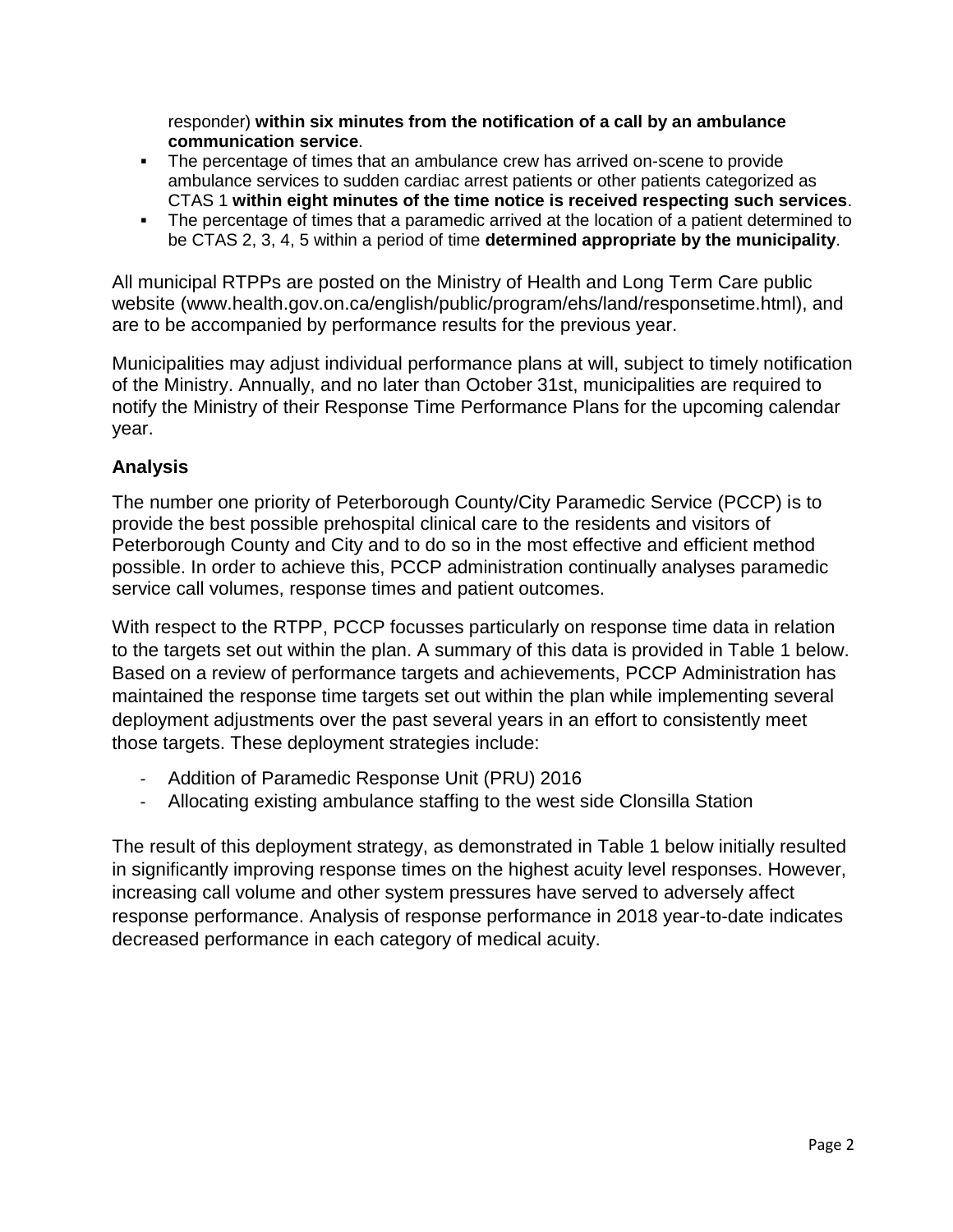



In an effort to address deteriorating response time performance PCCP Administration has submitted an enhancement plan included in the 2019 PCCP Budget. This plan includes additional staffing that will allow for conversion of a current seasonal ambulance deployment from 12 hours/day to a year round staffed ambulance 24 hours/day. The 2019 budget, inclusive of the proposed enhancement was received by both County Council (2018-08-15) and Joint Services (2018-09-05) and approved to be forwarded to the County and City for budget deliberations.

The enhanced level of service is anticipated to commence on April 1, 2019. PCCP Administration will continue to monitor and report back the effects of the service enhancement in 2019.

In addition to the mandatory response time analysis for the City and County as a whole, PCCP is also capturing and monitoring performance within each municipal boundary. Performance for each municipality compared to the RTPP targets for the calendar year 2017 is provided in following charts. Also included below is an analysis of average response times per municipality.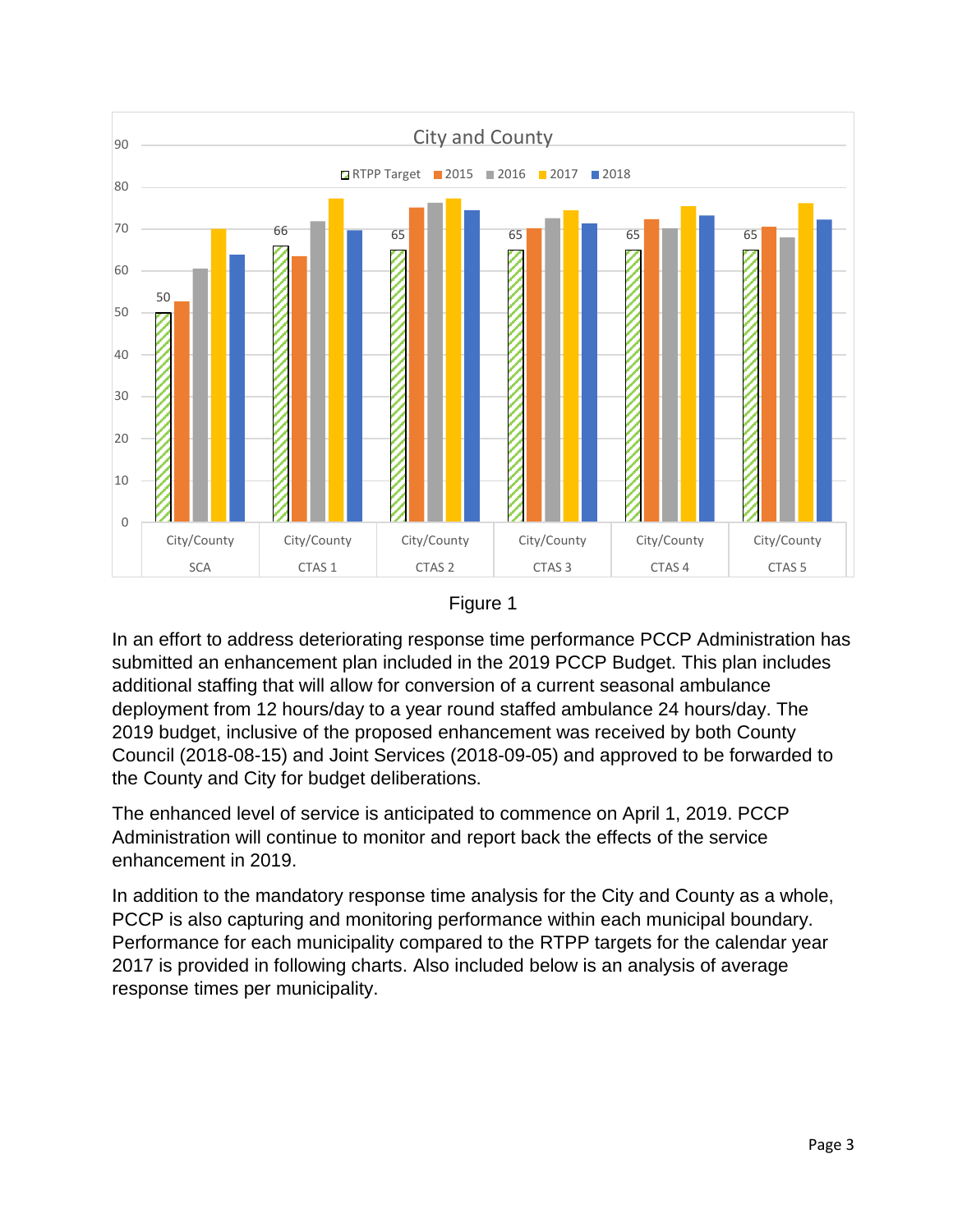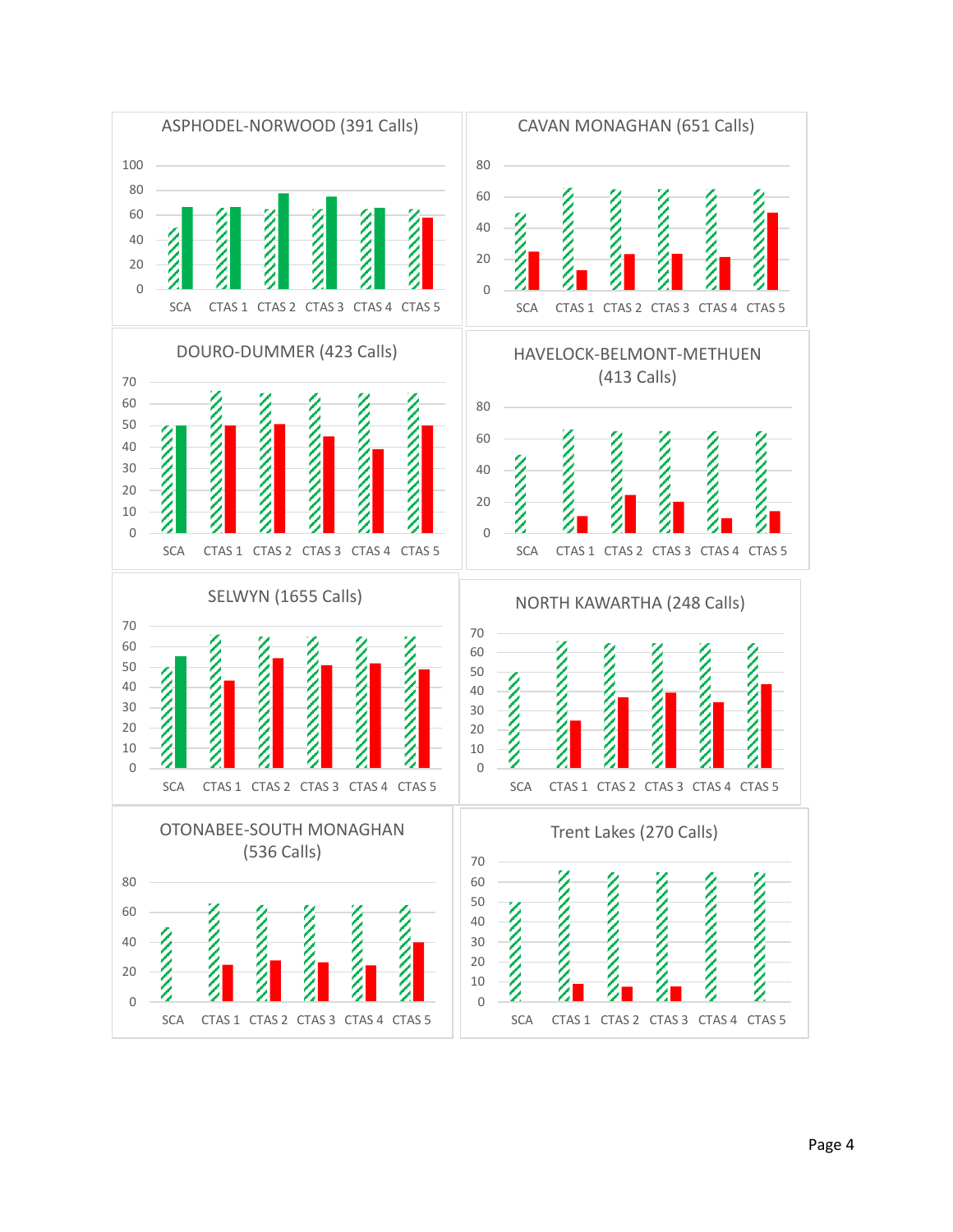

It is generally accepted within Paramedic Service system designs that response time performance will differ in rural and urban settings. Review of the local performance data at the municipal level clearly indicates a disparity between the urban and rural settings. This is a disparity not identified or recognized by the current provincially mandated response time reporting requirement.

Following implementation of the enhanced staffing level in 2019, PCCP Administration is proposing to continue analysis of response time performance in all areas (urban/rural/municipal) with a goal to recommend and establish 2020 Response Time Performance Plan. The 2020 plan is proposed to expand on the mandated County/City response time targets and to include response time performance targets for both urban and rural areas within Peterborough County.

In summary, PCCP remains committed to continual analysis of performance and seeks system improvement opportunities. Current operating conditions and trends suggest that the proposed response time targets are both reasonable and attainable and the proposed service enhancements will allow PCCP to meet targets effectively and efficiently. Therefore, administration recommends maintaining the response time targets as set out and previously endorsed by County Council and the submission of the 2019 RTPP (Attachment 1).